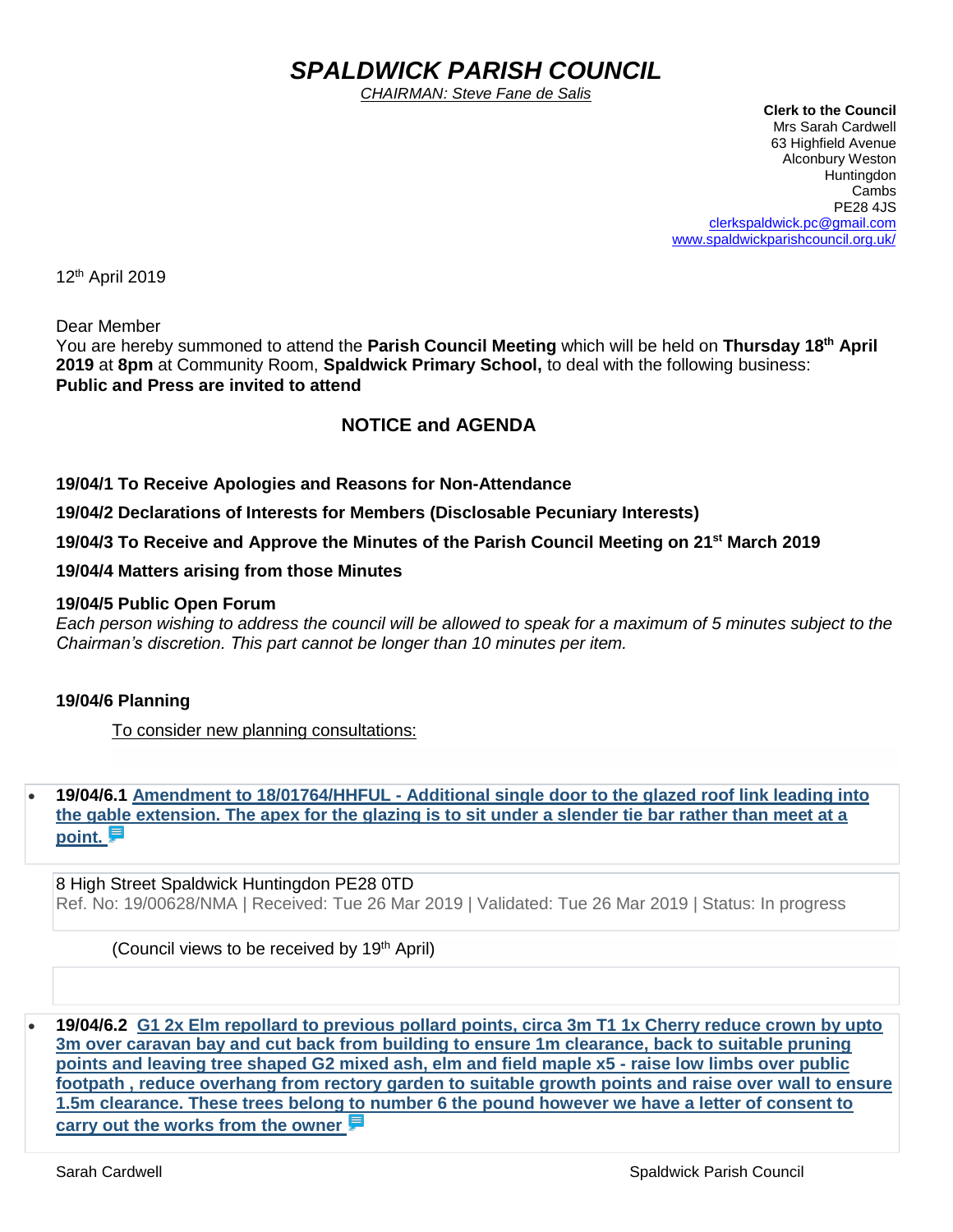(Council views to be received by 19<sup>th</sup> April)

#### • **19/04/6.3 PARISH COUNCIL CONSULTATION – APPLICATION REF. 19/00211/FUL Development of a pair of semi detached houses Land East Of Ivy House High Street Spaldwick The District Council has received further information in connection with the planning application that has been made for the development of the site. This information provides for: 0 Amended site layout plan received**

(Council views to be received by 24<sup>th</sup> April)

Determined by planning authority:

• **19/04/6.4 [Single storey rear extension.](https://publicaccess.huntingdonshire.gov.uk/online-applications/applicationDetails.do?keyVal=PMX031IKJO700&activeTab=summary)** 

16 Burton Way Spaldwick Huntingdon PE28 0YY Ref. No: 19/00283/HHFUL | Received: Thu 14 Feb 2019 | Validated: Mon 18 Feb 2019 | Status: Approved

• **19/04/6.5 [Replacement of windows, restoration of internal lime plaster, laying of pammets,](https://publicaccess.huntingdonshire.gov.uk/online-applications/applicationDetails.do?keyVal=PKP2A4IKIUH00&activeTab=summary)  [rebuilding of chimney and erection](https://publicaccess.huntingdonshire.gov.uk/online-applications/applicationDetails.do?keyVal=PKP2A4IKIUH00&activeTab=summary) of white picket fence.** 

38 High Street Spaldwick Huntingdon PE28 0TD Ref. No: 19/00001/LBC | Received: Wed 02 Jan 2019 | Validated: Fri 01 Feb 2019 | Status: Approved

# **19/04/7 Finance**

**19/04/7.1** Expenditure for approval 18<sup>th</sup> April 2019: Uwe Braun final invoice for kitchen refit- work agreed last meeting, revised total of **£1471.00** includes delivery cost S Fane de Salis-Retiling of the kitchen following removal of units (£36.96 + £17.98) tiles and adhesive Y Karl- reimbursement of toilet paper costs for Community room- £45.72

**19/04.7.2** Clerk's wages £153.73 (TBC following HMRC calculation)

HMRC £38.43 (TBC following HMRC calculation)

Expenses £9.00

- **19/04/7.3** Invoice SPC-0319 from Y.Karl for Cleaning services Spaldwick Village community room- March 2019. Total: £40.00
- **19/04/7.4** Grant request from Playtimes, Spaldwick- enquiry regarding funding available for the Forthcoming year, as they are in the process of raising money for some improvements within the setting.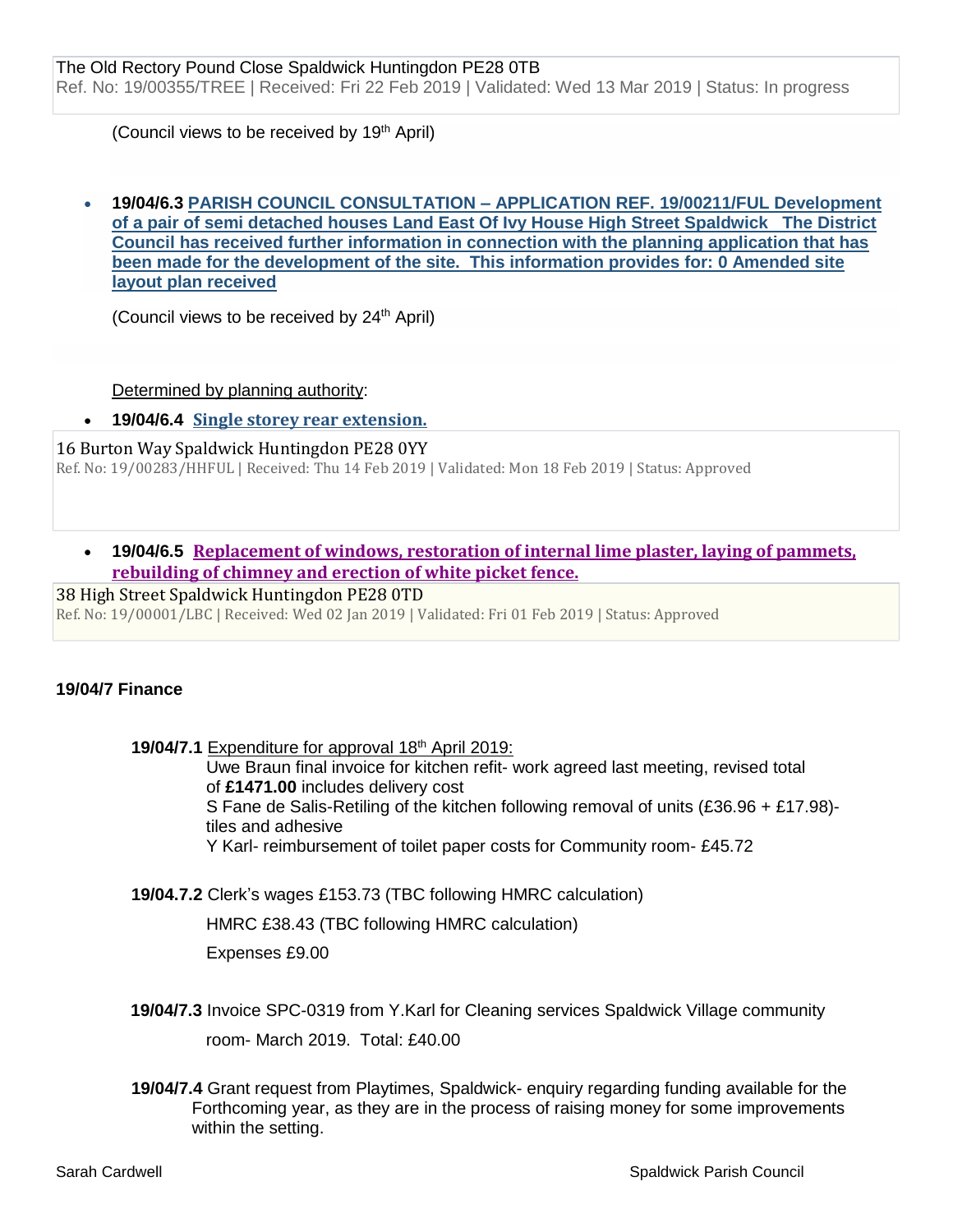## **19/04/7.5** CCC invoice- £3184.54 due by 10.05.19 – awaiting feedback regarding breakdown of

Costs

**19/04/7.6** Enrolment of Clerk in Pension Scheme

# **19/04/8 General Data Protection Regulation (GDPR) various policies to consider**

## **19/04/9 Assets – Provision/Maintenance**

**19/02/24.1** Monthly Ferriman Road Play Area's Inspection- no action to take until we prepare a painting schedule**.** Hedges around open space and play area

**19/02/24.2** Spaldwick War Memorial- update.

### **19/04/10 Highways, footpaths, byways, gritting bin, trees, etc.**

**19/04/10.1** Location: Footpath 12 opposite Spaldwick Petrol Station. Crops 40cm in places Description of fault: Path missing reported a month ago, no update so second raised in case report lost on system

**19/04/10.2** New Street Lighting Attachments policy from 1 April 2019- As of 1 April, to attach any item to a County Council street light (such as a hanging basket, festive lighting, advertising banners, CCTV cameras or public transport information, etc), need to apply for an attachment licence online (a 12 month license for temporary/seasonal attachments or a 5-year licence for permanent attachments.)

**19/04/10.3** Spaldwick Parish Council - Footpath Report for last 12 months up to 1/4/19 received from Mick Ager, Spaldwick Footpath Coordinator

### **Footpath 12 - Bridge /Kissing gates overgrown cleared**

**Way Marker reinstalled** at the location joining of Footpath 6a & 7a.

**Dog Foulin**g-Parishioners reminded of their responsibilities.

**3 Shires Way - fallen tree just to the west of Mount Pleasant** end gate-removed within 24hrs

**FP 17 Illegal Motor Cycling behind Spaldwick School**- No further incidents during past 12 months.

**19/04/10.4 Trees bordering on Long Lane-** trees along Long Lane have been cut back illegally and the cuttings left as litter along Long Lane. The trees are adjacent to the rear gardens of houses in Burton Way.

**19/04/10.5** Community Field Access in relation to grass cutting- email received from contractor.

### **19/04/11 Community Room**

**19/04/11.1** Polling Station Enquiry - 23 May 2019- an enquiry booking letter and slip to return by post or email in light of the possibility that we may require your premises for the European Parliamentary elections on 23 May 2019

### **19/04/11.2** – **Hire of the Community room on 29.03.19**